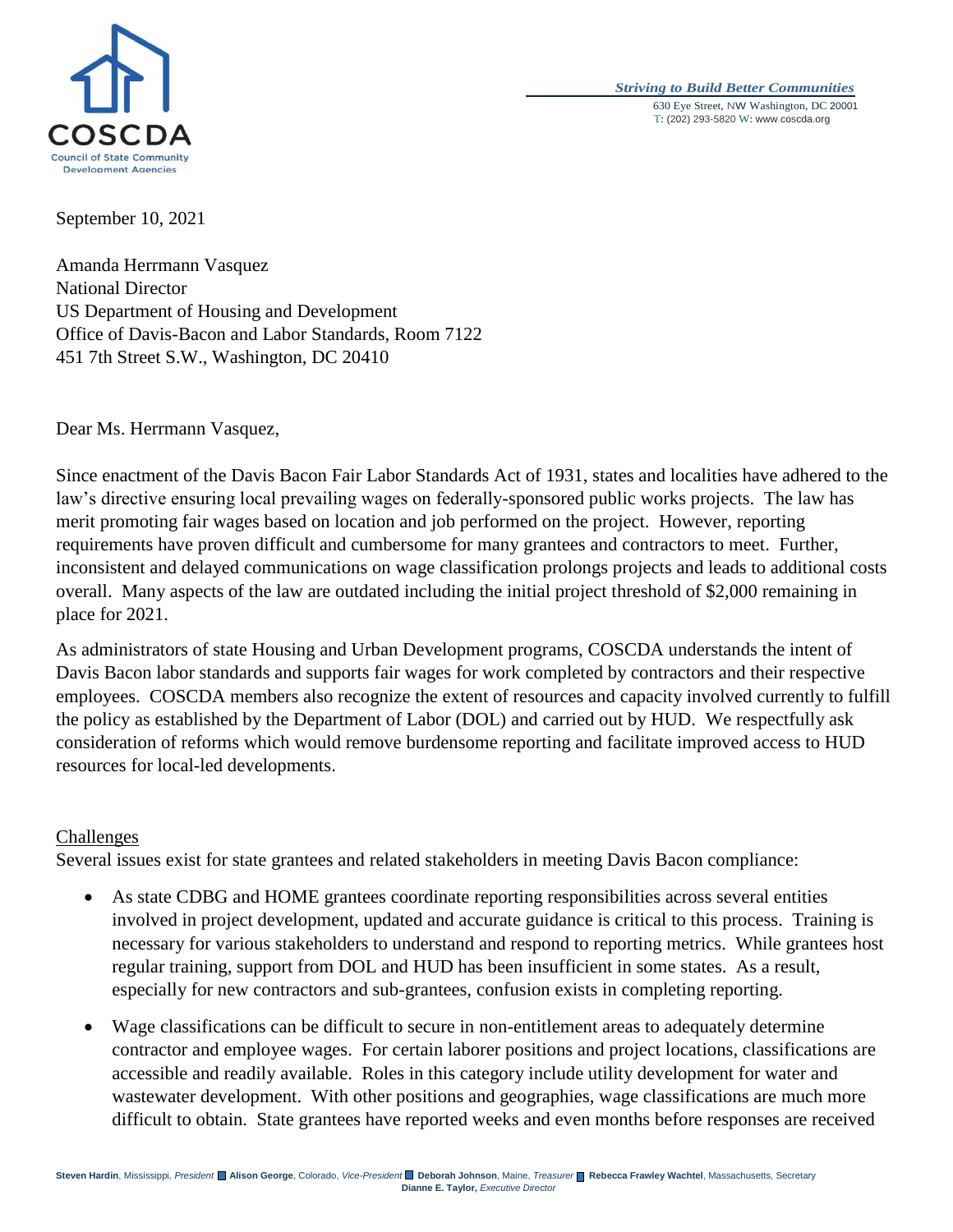from regional DOL and HUD offices. As a result, projects are slowed and contractors unable to adequately respond until the requested wage levels are obtained.

- State and local prevailing wages exist separately from federal prevailing wages which creates confusion and proves duplicative in meeting program requirements. Additional time and effort are applied by project stakeholders in determining appropriate wage classifications and reporting compensation for each government-specific level and position.
- Employers are required to report wages of each employee weekly under Davis Bacon. Many contractors do not operate this way instead compensating employees on other schedules such as bi-weekly or monthly.

As a result of Davis Bacon's current reporting framework, state CDBG and HOME-supported projects experience a range of issues including delays to project completion, fewer bids from small but qualified contractors, and increased project and administrative costs.

- Contractors experience restitution costs for laborers which wage classification cannot be determined at the time of the project development. While costs can be incurred and distributed to laborers if pay is inadequate based on prevailing wage rates, this can result in significant project delays.
- States also report fewer bids being received on CDBG and HOME projects. Feedback from contractors reveal hesitancy in responding to request for proposals (RFPs) due in part to time and costs incurred in Davis Bacon compliance. States direct funds primarily to small and rural communities. Much of the time smaller contractors have limited capacity to complete reporting as required by Davis Bacon and are unable to compete with larger companies even though they are closer to the project site. If larger contractors determine to participate in bids, these firms are typically located in larger jurisdictions and take on other costs including travel to and from project sites which drives up project costs even more. Davis Bacon compliance certainly factors into budgeting and with past experience on their side, many eligible firms may determine the level of costs are too high to adequately support their operations.
- States experience significant administrative costs in Davis Bacon labor standards as well. Based on a sample of state CDBG grantees, grantees reported as high as 45% of total administrative costs dedicated to Davis Bacon compliance with others sharing costs of 29% and 18% respectively going to the same activity. Much of this increase is due to state employees' travel and lodging costs to rural job sites.

## Solutions

Ahead of an expected rule from DOL this November, COSCDA offers the following suggestions to improve administration and processes involved with Davis Bacon labor standards for state CDBG and HOME programs:

- A cross-agency study focused on analysis of impediments would positively contribute to understanding Davis Bacon's impact on both project development and stakeholder ability to meet policy requirements. Research on individual programs at HUD would identify costs experienced by participating project stakeholders and how changes can be incorporated to improve efficiency. Additionally, DOL's participation could be beneficial in supporting this development as a part of a larger cross-agency study on Davis Bacon.
- Further coordination between HUD and similar federal programs would contribute to better streamlining in project development including administration duties. CDBG and HOME are many times matched with Treasury, Environmental Protection Agency, and Department of Agriculture – Rural Development